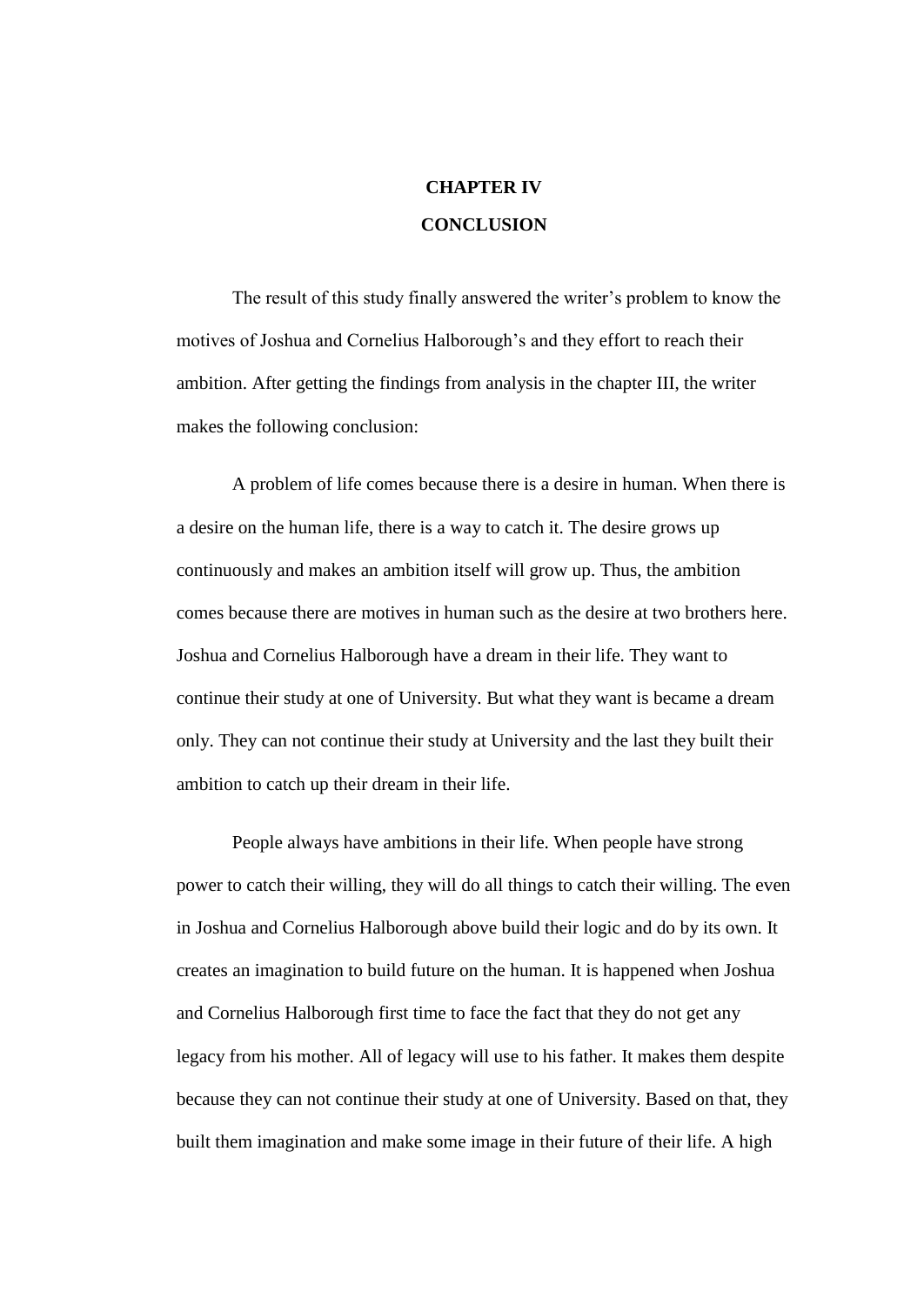ambition will decide what kind of action that they may do to catch it. People will choose the best way when they get an ambition to do something and did not consider about the risk of their ambition. The ambition will grow a skill to do all of activity. Joshua builds his ambition and makes him skilled to do his activity. In case, when he knows Cornelius will help his father in that accident, he persuades Cornelius to pull his father out. Joshua knows with his doing in case to catch his dream. That is making Rosa sake.

Love here became the power of catching something important in life. In Joshua and Cornelius Halborough life, they love their younger sister, her name is Rosa. They love her and will make Rosa's life is perfectly. It will make a power in their mind and built ambition to save Rosa and keep it. The way Joshua and Cornelius Halborough build their love in Rosa is good based on their satisfaction only. It means all of Rosa sake is the best one in their life. Although his father was spending the legacy from his mother who uses to his father only, Joshua and Cornelius Halborough keep Rosa's distance between her and her father. In human needs life satisfaction is a response to how life is going according to certain standards, and these standards are provided by a person's values. Joshua and Cornelius Halborough value is at their young sister, Rosa. They did not need their father get close with Rosa. Based on that, they agree to place Rosa to other place and make distance between Rosa and her father*.* In other words, Rosa sake's is the life satisfaction constitutes of Joshua and Cornelius Halborough.

All in all, ambition is the persistent and generalized striving for success, attainment, and accomplishment. Dream and imagination are the parts of power to

38